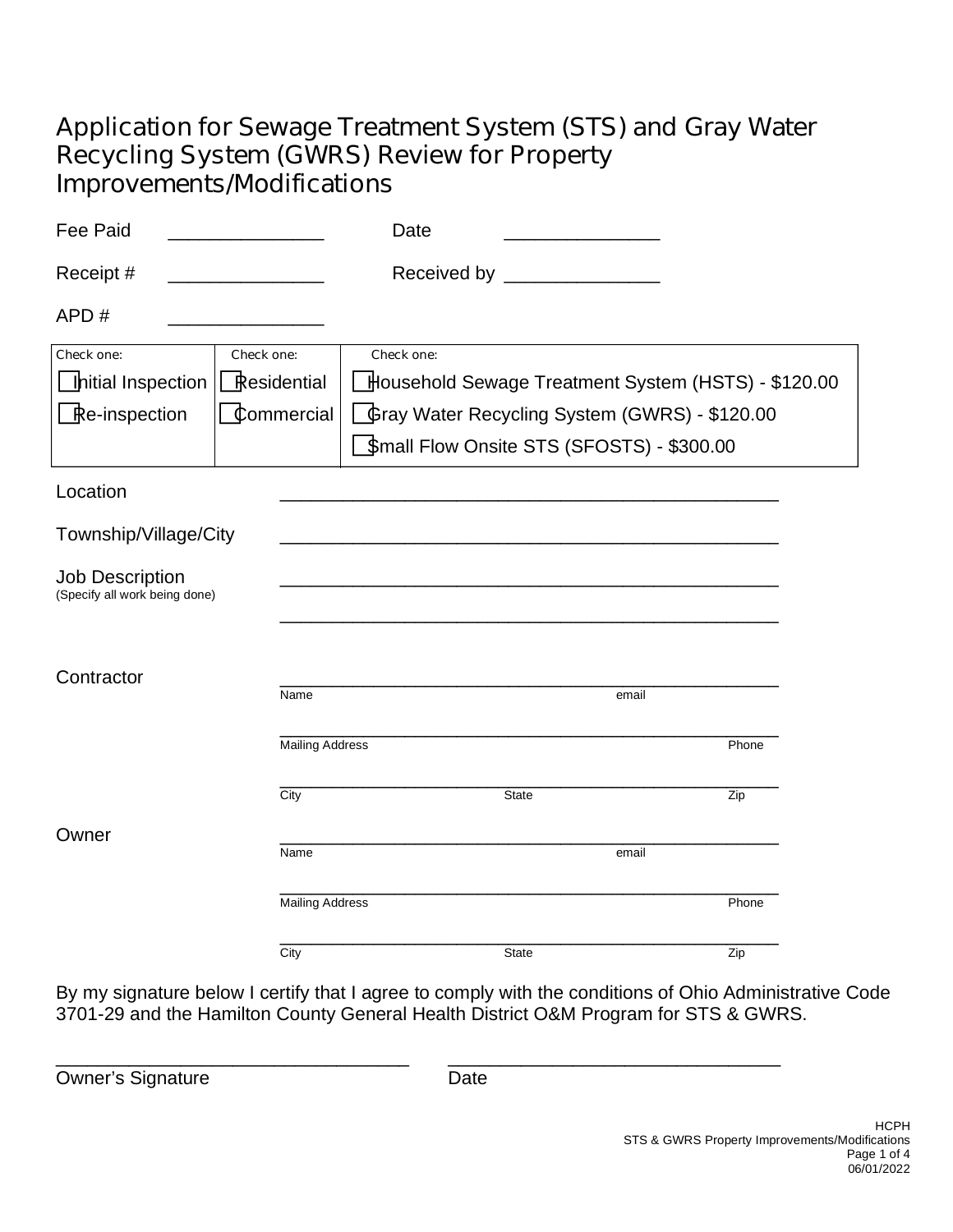### **APPLICATION FOR SEWAGE TREATMENT SYSTEM (STS) AND GRAY WATER RECYLING SYSTEM (GWRS) REVIEW FOR PROPERTY IMPROVEMENTS/MODIFICATIONS - GENERAL INFORMATION**

The following are pertinent to any property using a gray water recycling system (GWRS), a single family, duplex (twofamily) or triplex (three-family) dwelling that utilize a household sewage treatment system (HSTS), as well as, nondischarging semi-public facilities that utilize a STS which treats 1,000 gallons per day or less (a.k.a. - Small Flow **Onsite Sewage Treatment Systems (SFOSTS)) when any of the following are proposed:**

- i Change in use or occupancy of a property, building or structure served by a SFOSTS;
- Construction of a dwelling, structure, room addition, accessory building, detached garage, deck, swimming pool, surface water i. impoundment, retaining wall, earthworks projects (including cut/fill) well, detached solar panels, geothermal heating/cooling system, hardscape or other construction requiring a building permit or similar projects;
- i Relocation, swapping (ex. mobile home) or remodeling of a dwelling/structure served by a STS or GWRS

#### **Purpose of the Sewage Treatment System (STS) and Gray Water Recycling System (GWRS) Inspection**:

- i To confirm the STS and GWRS is in proper working order and not creating a health nuisance.
- Confirm the proposal will not interfere with the STS and/or GWRS and setback distances listed below can be met. i.
- Determine whether or not the STS/GWRS can accommodate the applicant's proposal in compliance with all requirements. i.
- Assure the future replacement area for the STS/GWRS is not compromised. İ.
- Verify that all components are permanently brought to grade level with properly sized sealed risers and lids (see page 3). i.

#### **Select STS or GWRS components shall maintain the minimum setback distances specified in Ohio Administrative Code 3701-29-06 as follows:**

- í. All components of a STS or GWRS shall be at least **ten feet** from any utility service line, roadway or road surface, driveway or other hardscape, properly line or right-of-way boundary, properly sealed well, any building or other structure, areas with recorded easements, intermittent streams, swales, geothermal horizontal closed loop systems, irrigation lines and GWRS.
- i All components of a STS or GWRS shall be at least **fifty feet** from any water supply source and vertical open and closed loop geothermal heating and/or cooling system.
- i. A STS or GWRS soil absorption component shall be at least **fifty feet** from any surface water impoundment, lake, river, wetland, perennial stream, and road cut-banks or stream cut-banks.

#### Hamilton County Board of Health requires the entire STS and/or GWRS be updated, upgraded, altered or replaced in **compliance with the Ohio Administrative Code 3701-29 under the following circumstances:**

- i. When adding flow or increasing waste strength to any system (including drywell-like systems) in accordance with section 3701-29-11 of the Ohio Administrative Code (OAC). If the current system is not covered under a National Pollutant Discharge Elimination System Permit (NPDES) and uses a technology that has a higher rated capacity than is currently utilized (as prescribed by the OAC) and the proposal is to increase flow to the system (as prescribed by OAC), but not above the rated capacity, the existing system is required to be updated, upgraded, altered or replaced in compliance with this OAC 3701-29.
- i. When substantial changes occur to the dwelling/structure served by any STS (including drywell-like systems including, but not limited to:
	- Relocation of the dwelling/structure being served by the STS and/or GWRS;
	- Switching the dwelling/structure being served by the STS and/or GWRS; i
	- Rebuilding the dwelling/structure being served by the STS and/or GWRS; which includes but is not limited to:
		- A dwelling/structure which has been or will be demolished, or partly demolished, so that the resulting "rebuilt" dwelling/structure has greater than fifty percent change to the walls, by adding and/or removing interior walls, including but not limited to, full walls, half walls, knee walls, doorways, archways, thresholds, closets, etc. **within a five-year timeframe.** The general intent of the owner, as determined by the health district, is to build, replace or remodel a dwelling/structure.

#### **Please Note:**

j.

i

i. STS or GWRS containing drywell-like components are prohibited from continued use under ORC 3718.023(B) and OAC 3701-29- 06(E)(5). Properties containing such components are subject to all operation, monitoring and maintenance provisions adopted by the board of health, including property improvement/modifications inspections and approvals. No operation, alteration or installation permit will be issued for drywell-like components by HCPH. Inspections of systems containing drywell-like components will occur by HCPH on the schedule adopted by the board of health and as authorized under OAC 3701-29-23(B)(2). Fees for any inspections performed by HCPH shall be as adopted by the board or health under Regulation 8-2014 or future adopted updates. No operation permit will be issued or will be valid for a system containing a drywell-like component. Properties containing drywell-like components must eliminate those components under the provisions specified above using applications and permits issued by HCPH. Additionally, drywell-like components within any STS or GWRS must be eliminated by December 31, 2045 under applications and permits issued by HCPH.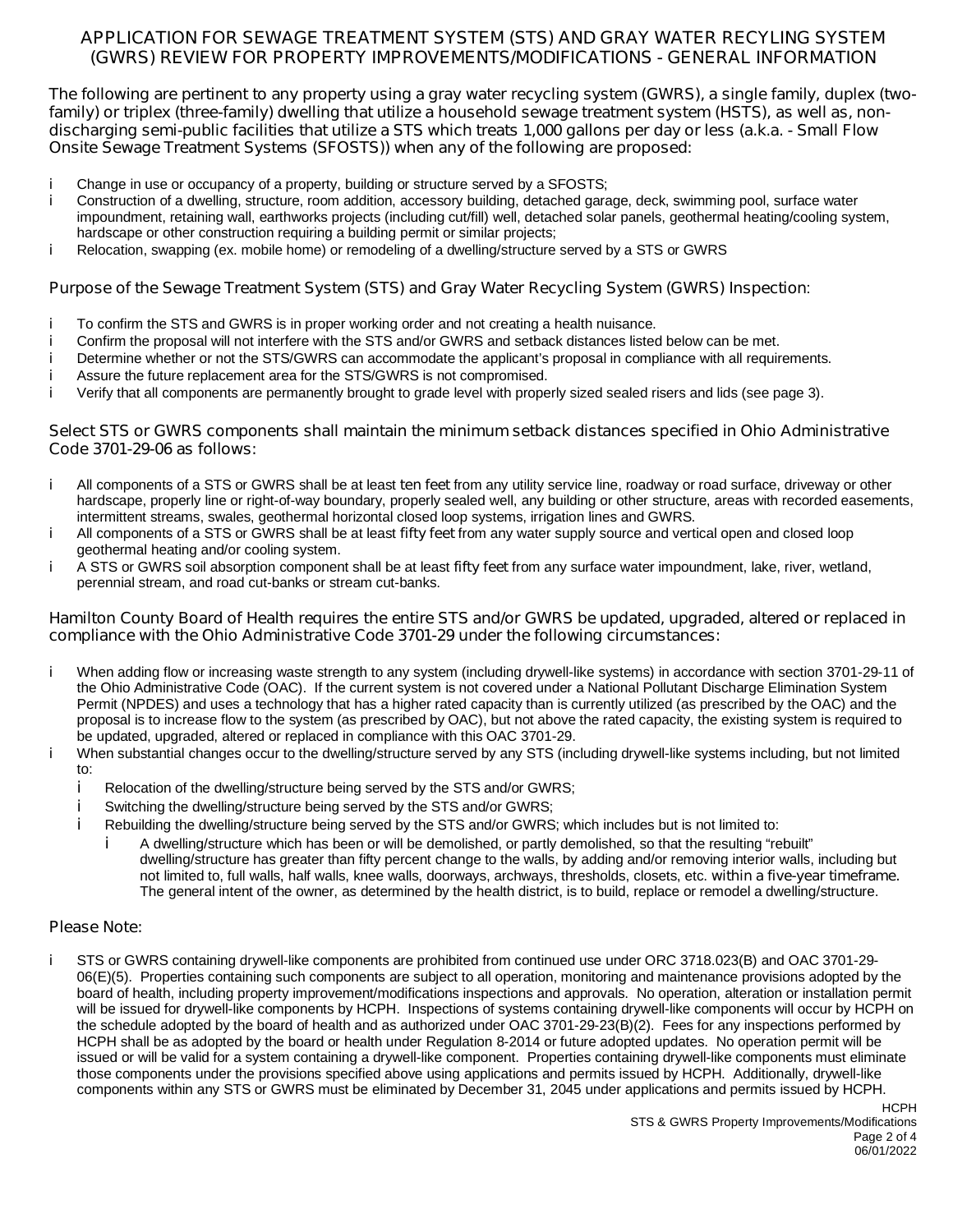## **Requirements for Application**

- 1) All plans **must** be to **scale** and should **not** exceed 11 x 17, whenever possible.
- 2) Except as outlined below, STS components **must** be permanently brought to grade level with properly sized sealed risers and adequate lids including but not limited to: septic tank, distribution boxes, drywells, cesspools, drop/distribution boxes, discharge locations, inspection ports, etc. prior to inspection and approval by HCPH. Should you have prior knowledge, suspect, or question that the existing system may need to be replaced (i.e. - the home/structure is being reconfigured/rebuilt, the STS is not compliant with the current code, flows are proposed to be added to the STS, the STS is causing a public health nuisance, etc) then the current system may not have to be brought to grade level. **\*Please discuss the possibility that the system may need replacement with the Health District prior to bringing components to grade and prior to making application. In all cases you should discuss the situation with a registered environmental health specialist before proceeding to spend money on the existing system.**
- 3) All corners of the addition/property improvement must be staked off at the time the application is submitted and they must remain until the application is approved by HCPH.
- 4) FEE: Personal cash (Do not send cash in the mail), check, credit card (nominal credit card company fee applies), or money order payable to H.C.P.H. for each inspection in the following amount:
	- \$120.00 –Sewage Treatment System (one, two or three family dwelling) Ť
	- Ť \$120.00 –Gray Water Recycling System
	- \$300.00 –Small Flow Onsite Sewage Treatment System j.
- 5) Site Plan, this can be drawn by hand but must be to scale, containing all of the following:
	- Owner's name, address, date and telephone number. j.
	- j. Scale.
	- j. North arrow.
	- i. Building Department application number, if known.
	- i. Location of private water systems (e.g., cistern, well etc.).
	- j. Location of all existing structures and hardscapes (e.g. house, driveway, garage, barn, etc.).
	- Existing STS or GWRS location and future replacement area, if known. j.
	- j. Proposed addition(s) to the property including dimensions of each.
	- Distance between STS or GWRS and proposed addition(s). j.
	- j. Thorough explanation of what is being proposed.
- 6) Please submit digital copies (preferred method) or paper copies of Construction plans for any structure requiring a building permit (not required only when applying for deck(s), porch (es), retaining wall(s), hardscape(s), in-ground or above ground swimming pool(s)). Floor plan of the **ENTIRE** structure (existing and proposed) with the addition/reconfiguration well marked. **The plans (existing and proposed) must contain the linear feet of all** existing interior walls\*\*\*\*, linear feet of proposed interior walls to be added, and linear feet of proposed **interior walls to be removed.**
- 6) A calculation of the percentage of interior wall change (see calculation steps below on page 4) if applicable.
- 7) A completed application form (first page of this document).

#### The above items may be submitted electronically by email to [hcphcustserv@hamilton-co.org](mailto:hcphcustserv@hamilton-co.org), in person or by mail.

The inspection will usually be performed within 5 business days after submission of all items. The inspector will verify compliance with all the requirements for application and general requirements sections herein. **Failure to meet any of the** requirements will result in denial of the application and the applicant needing to take corrective actions. Once all **corrections have been made, the applicant will need to reapply and submit another application fee.** The building department or other applicable agency will be notified of the inspection results via computer and a letter will be issued to the applicant and owner.